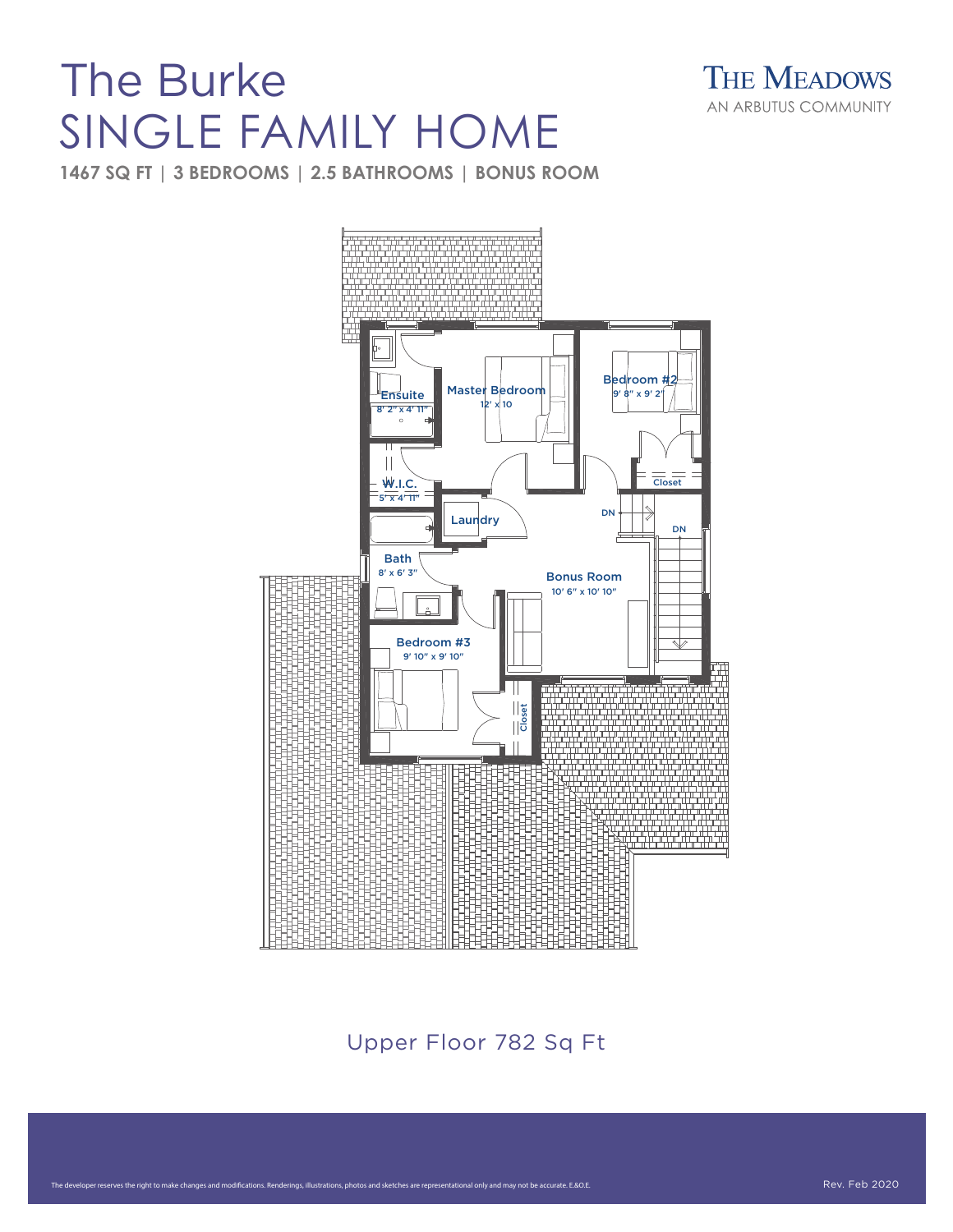## The Burke SINGLE FAMILY HOME



**1467 SQ FT | 3 BEDROOMS | 2.5 BATHROOMS | BONUS ROOM**



Main Floor 685 Sq Ft